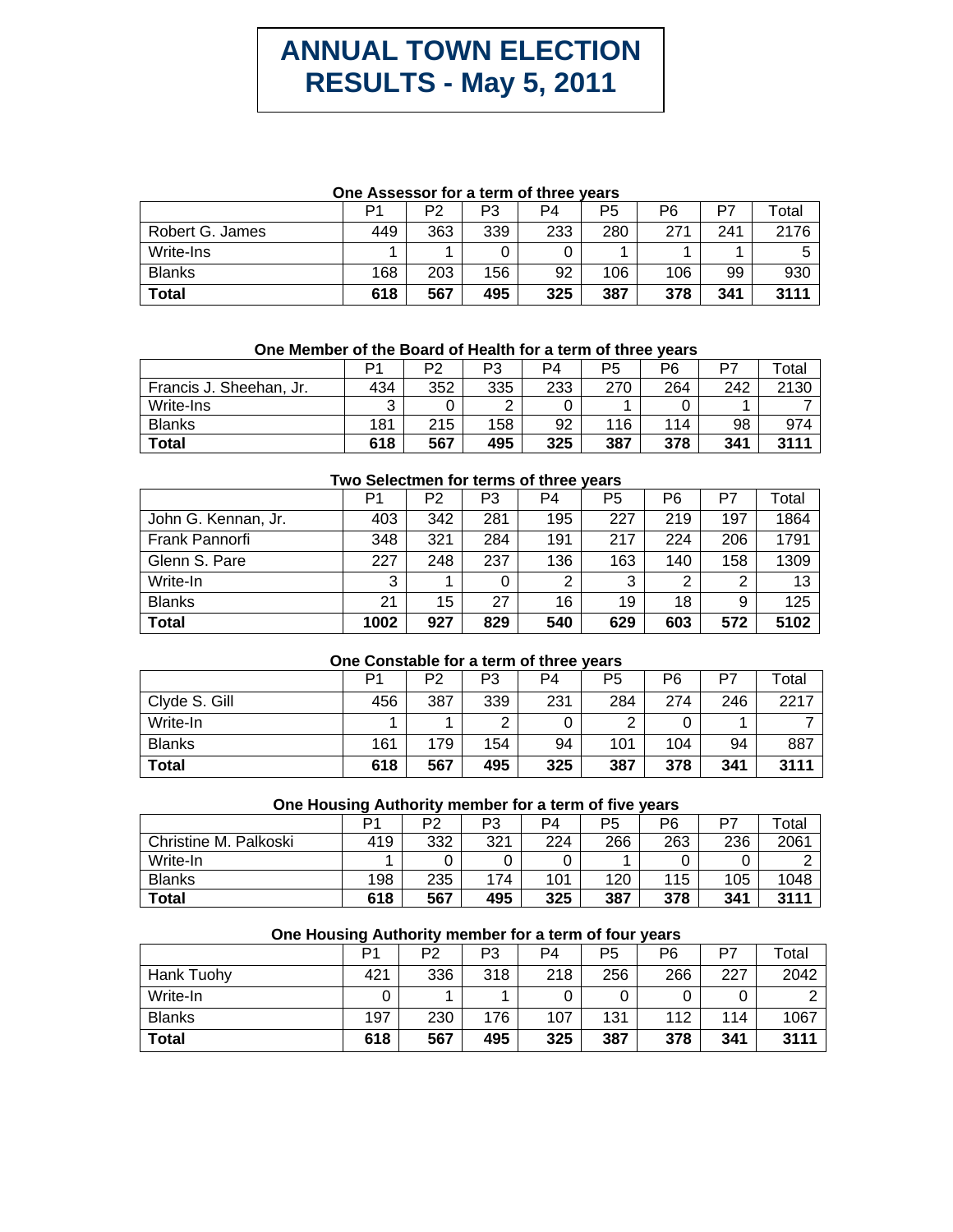|                        | D1  | P2  | P3  | P4  | P5  | P6  | P7  | $\tau$ otal |
|------------------------|-----|-----|-----|-----|-----|-----|-----|-------------|
| <b>Richard Johnson</b> | 410 | 340 | 314 | 216 | 253 | 256 | 232 | 2021        |
| Write-In               |     |     |     |     |     | ⌒   | 0   |             |
| <b>Blanks</b>          | 208 | 226 | 180 | 109 | 134 | 120 | 109 | 1086        |
| Total                  | 618 | 567 | 495 | 325 | 387 | 378 | 341 | 3111        |

## **One Housing Authority member for a term of one year**

#### **One Planning Board member for a term of three years**

|               | D1  | P2  | P3  | P <sub>4</sub> | P5  | P6  | D7  | Total |
|---------------|-----|-----|-----|----------------|-----|-----|-----|-------|
| Henry Rakov   | 412 | 324 | 306 | 219            | 253 | 249 | 231 | 1994  |
| Write-In      |     |     | 0   |                |     |     |     |       |
| <b>Blanks</b> | 205 | 243 | 189 | 106            | 133 | 129 | 110 | 1115  |
| Total         | 618 | 567 | 495 | 325            | 387 | 378 | 341 | 3111  |

#### **Two School Committee members for terms of three years**

|                             | P <sub>1</sub> | P2  | P3  | P4  | P <sub>5</sub> | P6  | P7  | Total |
|-----------------------------|----------------|-----|-----|-----|----------------|-----|-----|-------|
| Sharron L. Marshall         | 170            | 162 | 144 | 89  | 137            | 169 | 88  | 959   |
| <b>Robert Paul Catalini</b> | 399            | 361 | 319 | 187 | 225            | 215 | 223 | 1929  |
| Mike Merolla                | 138            | 140 | 108 | 85  | 100            | 80  | 108 | 759   |
| Susan L. Sundermeyer        | 380            | 301 | 304 | 197 | 219            | 178 | 196 | 1775  |
| Write-In                    | 0              | 0   | 0   |     | 0              | 2   | 4   |       |
| <b>Blanks</b>               | 17             | 20  | 16  | 13  | 9              | 9   | 6   | 90    |
| Total                       | 1104           | 984 | 891 | 572 | 690            | 653 | 625 | 5519  |

# **Three Library Trustee for terms of three years**

|                      | P1   | P <sub>2</sub> | P3   | P <sub>4</sub> | P <sub>5</sub> | P6  | P7  | Total |
|----------------------|------|----------------|------|----------------|----------------|-----|-----|-------|
| Jeanie M. Vander Ply | 385  | 309            | 305  | 179            | 227            | 225 | 212 | 1842  |
| Mark A. Wiklund      | 360  | 306            | 300  | 183            | 212            | 225 | 200 | 1786  |
| Jennifer B. Tickell  | 382  | 315            | 319  | 201            | 244            | 244 | 211 | 1916  |
| Write-In             |      |                | 3    |                |                | 3   |     | 8     |
| <b>Blanks</b>        | 148  | 174            | 119  | 93             | 95             | 89  | 92  | 810   |
| <b>Total</b>         | 1276 | 1104           | 1046 | 656            | 779            | 786 | 715 | 6362  |
|                      |      |                |      |                |                |     |     |       |

#### **One Library Trustee for a term of one year**

|                   | D1  | P <sub>2</sub> | P3  | P4  | P5  | P6  | P7  | Total |
|-------------------|-----|----------------|-----|-----|-----|-----|-----|-------|
| Paul A. Alvarenga | 407 | 337            | 323 | 222 | 260 | 272 | 230 | 2051  |
| Write-In          |     |                |     |     |     | ⌒   |     |       |
| <b>Blanks</b>     | 211 | 230            | 172 | 103 | 126 | 104 | 11  | 957   |
| <b>Total</b>      | 618 | 567            | 495 | 325 | 387 | 378 | 241 | 3111  |

# P1 | P2 | P3 | P4 | P5 | P6 | P7 | Total Peter N. Conathan | 442 | 363 | 335 | 223 | 260 | 263 | 229 | 2115 Write-In | 1 | 0 | 1 | 0 | 1 | 0 | 8 Blanks 175 204 159 102 126 115 112 993 **Total 618 567 495 325 387 378 341 3111**

#### **One Weston Memorial Fund Trustee for term of three years**